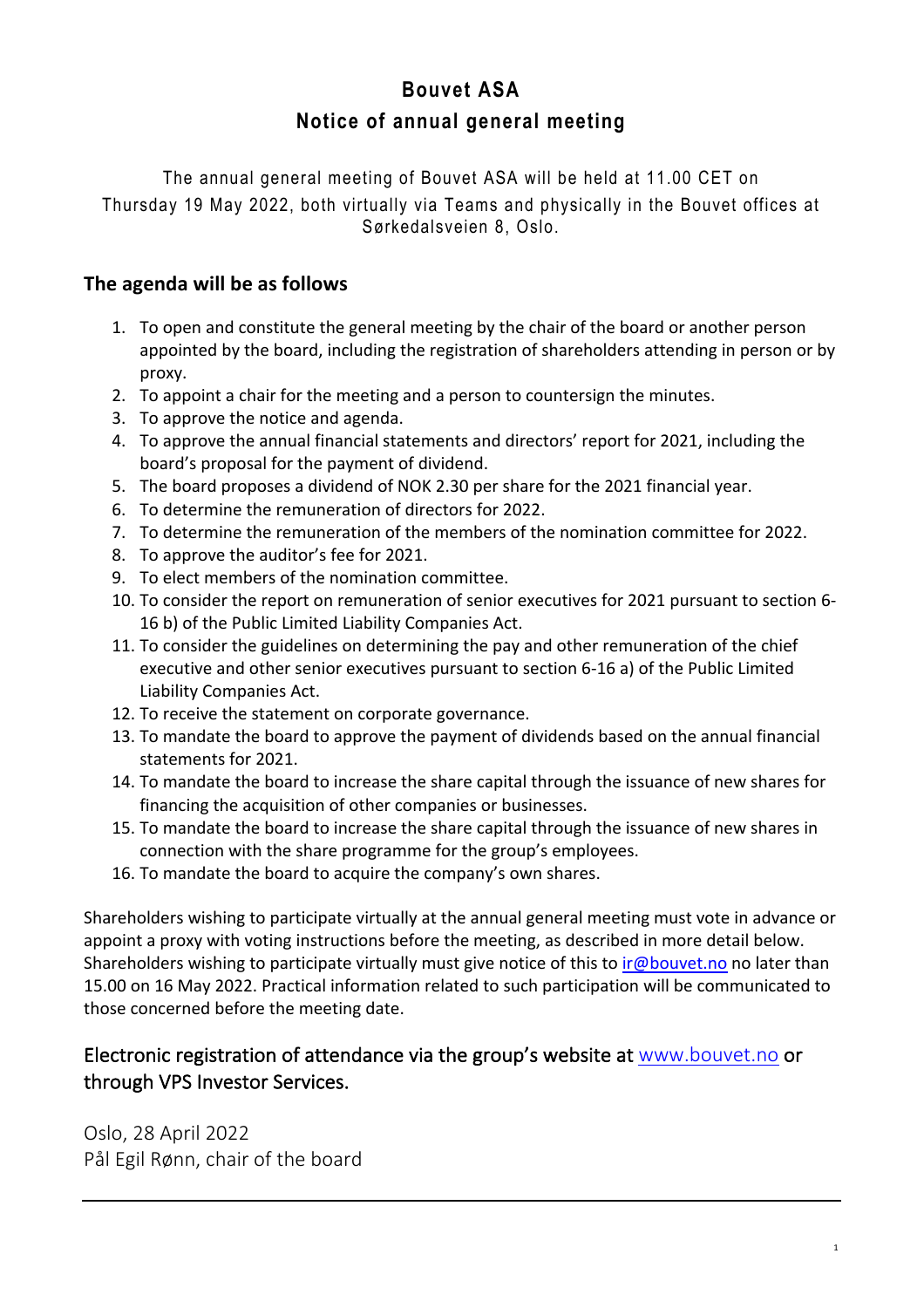Bouvet ASA has a share capital of NOK 10 380 063.70, divided between 103 800 637 shares each with a nominal value of NOK 0.10. Each share carries one vote at the company's general meeting.

The following documents are available on the group's website at www.bouvet.no.

- This notice, including the board's proposed resolutions concerning those items listed on the agenda and in the attached registration/proxy form
- The annual report including
	- o The annual financial statements and directors' report for the 2021 financial year
	- o Corporate governance
- Report on remuneration of senior executives for 2021
- Guidelines on the remuneration of senior executives

Attachments to this notice.

- 1. The board's grounds for and proposed resolutions concerning items 4 -15 on the agenda.
- 2. The recommendation from the nomination committee to the annual general meeting of Bouvet ASA items 5 and 8 on the agenda.

\_\_\_\_\_\_\_\_\_\_\_\_\_\_\_\_\_\_\_\_\_\_\_\_\_\_\_\_\_\_\_\_\_\_\_\_\_\_\_\_\_\_\_\_\_\_\_\_\_\_\_\_\_\_\_\_\_\_\_\_\_\_\_\_\_\_\_\_\_\_\_\_\_\_\_\_\_\_\_\_\_\_\_\_\_\_\_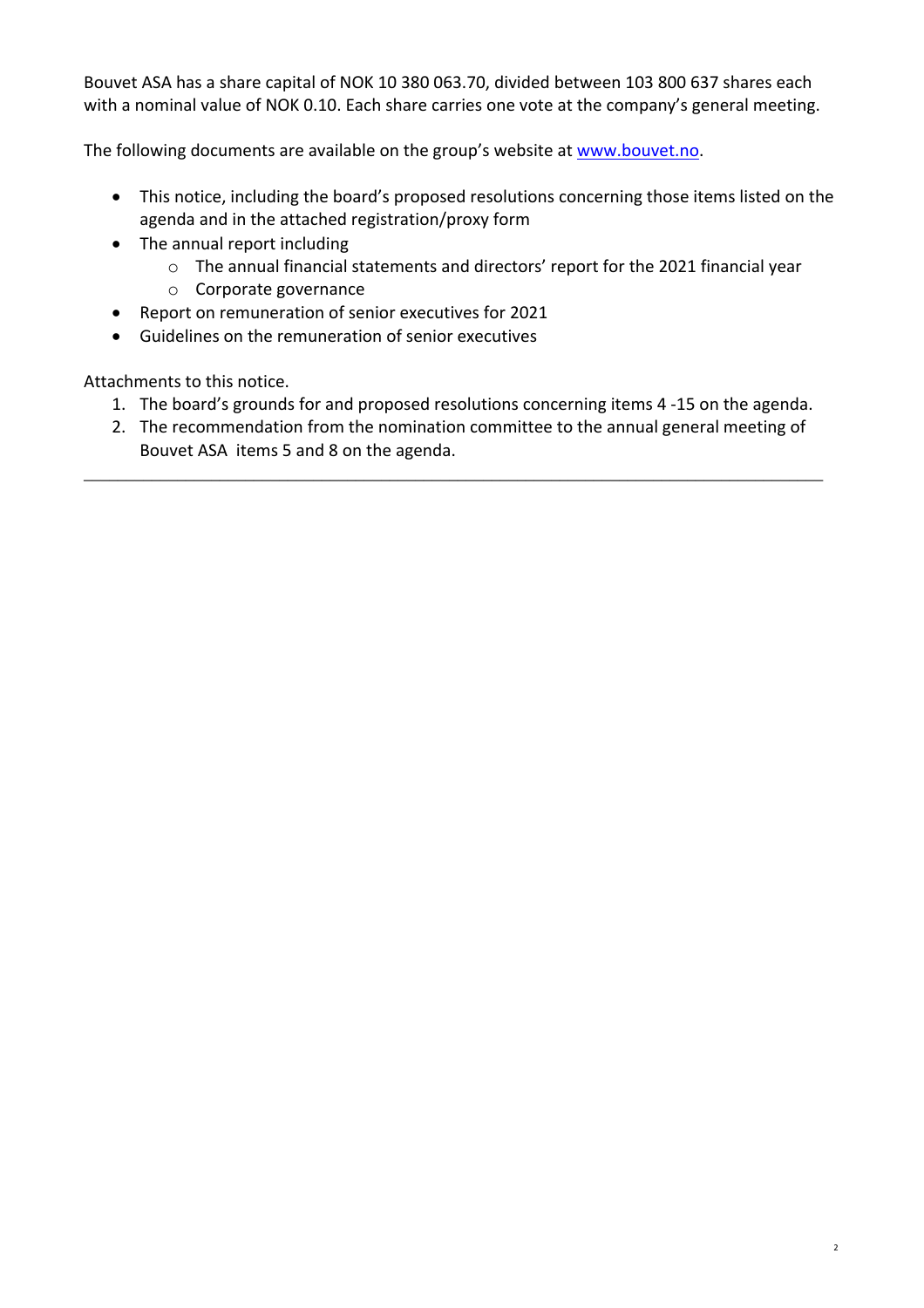#### Shareholder's full name

Address

#### **Reference no**

#### **Pin code**

**The annual general meeting of Bouvet ASA will be held at 11.00 CET on Thursday 19 May 2022 virtually via Teams and in the Bouvet offices at Sørkedalsveien 8, Oslo. ---------------------------------------------------------------------------------------------------------------------------------------------------------------------------------**

#### **REGISTRATION FORM**

Registration of attendance must be received by Nordea Issuer Services ASA no later than **15.00 CET on 16 May 2022**.

Registration can be made electronically via the company's website at **www.bouvet.no** or through **VPS Investor Service**. The reference number and pin code specified above must be provided.

Alternatively, send the registration form by e-mail to nis@nordea.com, or by regular post to Nordea Issuer Services, P O Box 1166 Sentrum, NO-0107 Oslo.

Shareholders wishing to attend digitally must also send an e-mail no later than 15.00 CET on 16 May to ir@bouvet.no with the correct name of the shareholder or investor.

#### **Admission passes and voting forms will be provided at the AGM.**

| The undersigned will attend the AGM of            | Ref no             |
|---------------------------------------------------|--------------------|
| Bouvet ASA on Thursday 19 May 2022 and (tick one) | Shareholder's name |
|                                                   | Address            |

vote for my/our shares

 $\Box$ 

 $\Box$ 

vote for shares in accordance with the attached power(s) of attorney

………………………………………….... SHAREHOLDER'S NAME (capital letters)

……………… …………………………………………….. Date Shareholder's signature

3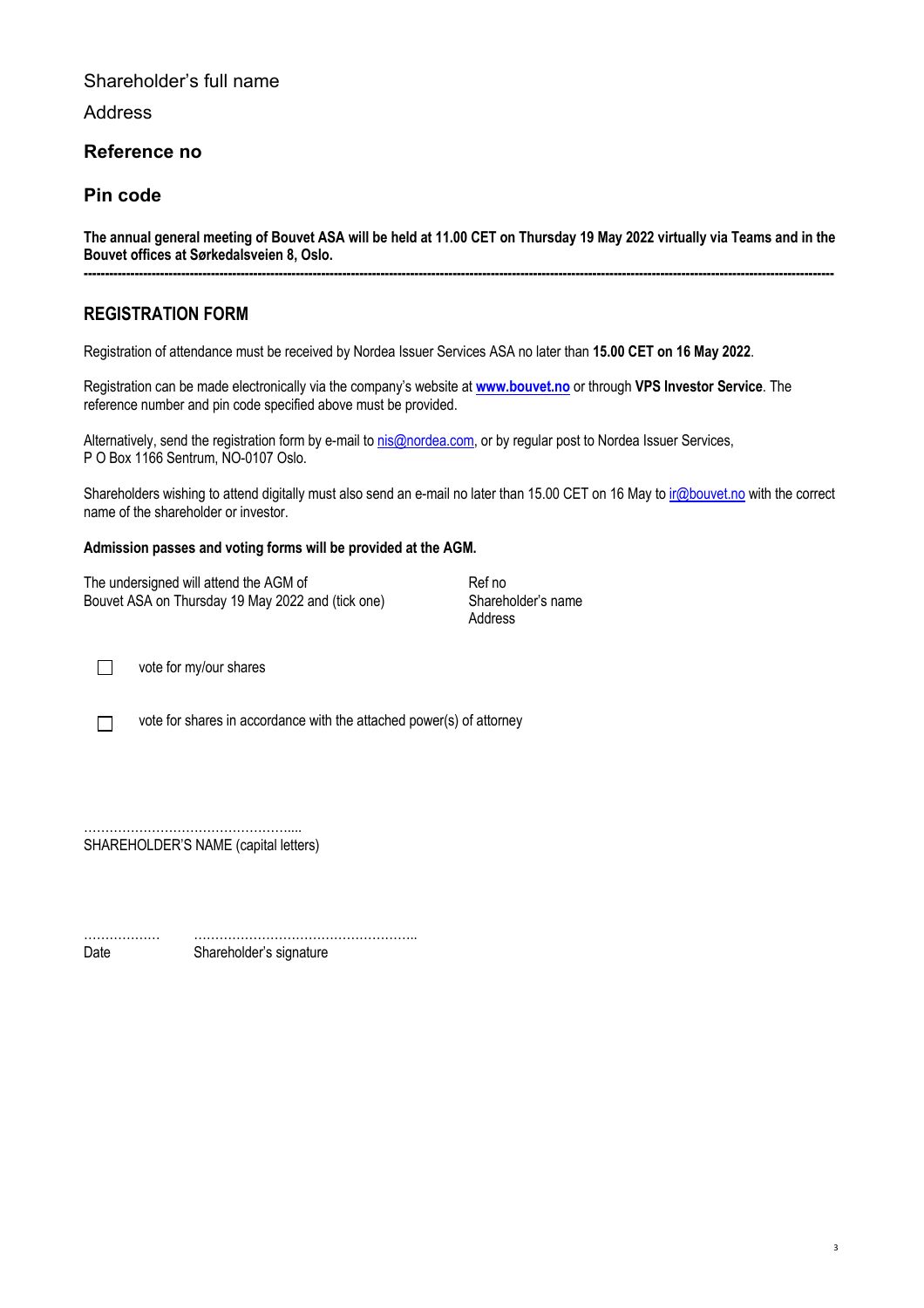### **VOTING IN ADVANCE – Bouvet ASA – annual general meeting**

#### **Reference no**

#### **Pin code**

Shareholders wishing to cast their votes in advance can use this form.

The voting form must be received by Nordea Issuer Services ASA no later than 15.00 CET on 16 May 2022.

The completed form may be sent either:

- by e-mail to: **nis@nordea.com**<br>- By regular post to: Nordea Issue
- By regular post to: Nordea Issuer Services, P O Box 1166 Sentrum, NO-0107 Oslo.

Votes will be cast in accordance with the instructions below. If the options below are left unticked, this will be deemed to be an instruction to vote for the proposals in the notice.

| <b>ITEM</b>                                                                                                                                                                                                  | For | Against | Abstain | At the<br>proxy's<br>discretion |
|--------------------------------------------------------------------------------------------------------------------------------------------------------------------------------------------------------------|-----|---------|---------|---------------------------------|
| 3. To approve the notice and agenda                                                                                                                                                                          |     |         |         |                                 |
| 4. To approve the annual financial statements and directors' report for 2021, including the board's<br>proposal for the payment of dividend                                                                  |     |         |         |                                 |
| 5. To determine the remuneration of directors for 2022                                                                                                                                                       |     |         |         |                                 |
| 6. To determine the remuneration for members of the nomination committee for 2022                                                                                                                            |     |         |         |                                 |
| 7. To approve the auditor's fee for 2021                                                                                                                                                                     |     |         |         |                                 |
| 8. To elect members of the nomination committee                                                                                                                                                              |     |         |         |                                 |
| 9. To consider the report on remuneration of senior executives for 2021 pursuant to section 6-16 b) of<br>the Public Limited Liability Companies Act                                                         |     |         |         |                                 |
| 10. To consider the guidelines on determining the pay and other remuneration of the chief executive<br>and other senior executives pursuant to section 6-16 a) of the Public Limited Liability Companies Act |     |         |         |                                 |
| 11. To receive the statement on corporate governance (no voting)                                                                                                                                             |     |         |         |                                 |
| 12. To mandate the board to approve the payment of dividends based on the annual financial<br>statements for 2021                                                                                            |     |         |         |                                 |
| 13. To mandate the board to increase the share capital through the issuance of new shares for<br>financing the acquisition of other companies or businesses                                                  |     |         |         |                                 |
| 14. To mandate the board to increase the share capital through the issuance of new shares in<br>connection with the share programme for the group's employees                                                |     |         |         |                                 |
| 15. To mandate the board to acquire the company's own shares                                                                                                                                                 |     |         |         |                                 |

4

…………………………………………….... SHAREHOLDER'S NAME (capital letters)

……………… …………………………………………….. Date Shareholder's signature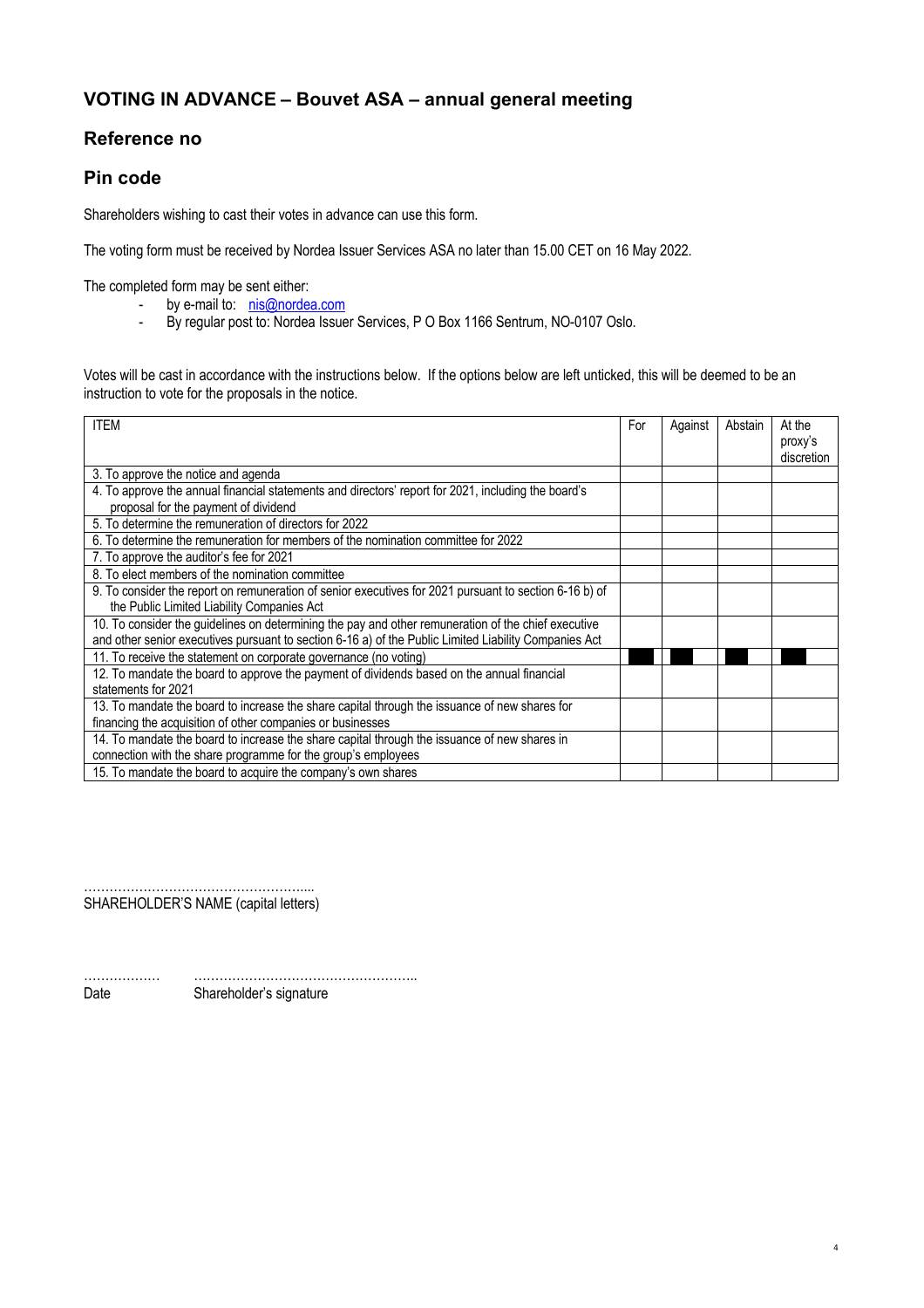#### **PROXY FORM WITH VOTING INSTRUCTIONS – Bouvet ASA – annual general meeting**

#### **Reference no**

#### **Pin code**

If you are unable to attend the AGM in person, you may use this form to appoint a proxy.

The proxy form must be received by Nordea Issuer Services ASA no later than 15.00 CET on 16 May 2022.

The completed form may be sent either:

- by e-mail to: nis@nordea.com
- By regular post to: Nordea Issuer Services, P O Box 1166 Sentrum, NO-0107 Oslo.

The undersigned shareholder in Bouvet ASA **Ref no**<br>
Ref no<br>
Shareholder's name hereby appoints (tick one):

Address



Pål Egil Rønn, chair of the board

Name of the proxy (capital letters)

as my proxy to attend and vote for my/our shares at Bouvet ASA's annual general meeting on **Thursday 19 May 2022**. If the proxy form is submitted without specifying the name of the proxy, the proxy will be deemed to have been given to the chair of the board. If this proxy is appointed by a person with signatory powers, please attach a certificate of registration.

Votes will be cast in accordance with the instructions below. If the options below are left unticked, this will be deemed to be an instruction to vote for the proposals in the notice.

| <b>ITEM</b>                                                                                                                                                                                              | For | Against | Abstain | At the<br>proxy's<br>discretion |
|----------------------------------------------------------------------------------------------------------------------------------------------------------------------------------------------------------|-----|---------|---------|---------------------------------|
| 3. To approve the notice and agenda                                                                                                                                                                      |     |         |         |                                 |
| 4. To approve the annual financial statements and directors' report for 2021, including the board's<br>proposal for the payment of dividend                                                              |     |         |         |                                 |
| 5. To determine the remuneration of directors for 2022                                                                                                                                                   |     |         |         |                                 |
| 6. To determine the remuneration for members of the nomination committee for 2022                                                                                                                        |     |         |         |                                 |
| 7. To approve the auditor's fee for 2021                                                                                                                                                                 |     |         |         |                                 |
| 8. To elect members of the nomination committee                                                                                                                                                          |     |         |         |                                 |
| 9. To consider the report on remuneration of senior executives for 2021 pursuant to section 6-16 b) of<br>the Public Limited Liability Companies Act                                                     |     |         |         |                                 |
| 10. To consider the guidelines on determining pay and other remuneration of the chief executive and<br>other senior executives pursuant to section 6-16 a) of the Public Limited Liability Companies Act |     |         |         |                                 |
| 11. To receive the statement on corporate governance (no voting)                                                                                                                                         |     |         |         |                                 |
| 12. To mandate the board to approve the payment of dividends based on the annual financial<br>statements for 2021                                                                                        |     |         |         |                                 |
| 13. To mandate the board to increase the share capital through the issuance of new shares for<br>financing the acquisition of other companies or businesses                                              |     |         |         |                                 |
| 14. To mandate the board to increase the share capital through the issuance of new shares in<br>connection with the share programme for the group's employees                                            |     |         |         |                                 |
| 15. To mandate the board to acquire the company's own shares                                                                                                                                             |     |         |         |                                 |

Date Shareholder's signature

If the shareholder is a company, please attach the shareholder's certificate of registration to the proxy form.

**\_\_\_\_\_\_\_\_\_\_\_\_ \_\_\_\_\_\_\_\_\_\_\_\_\_\_\_\_\_\_\_\_\_\_\_\_\_\_\_**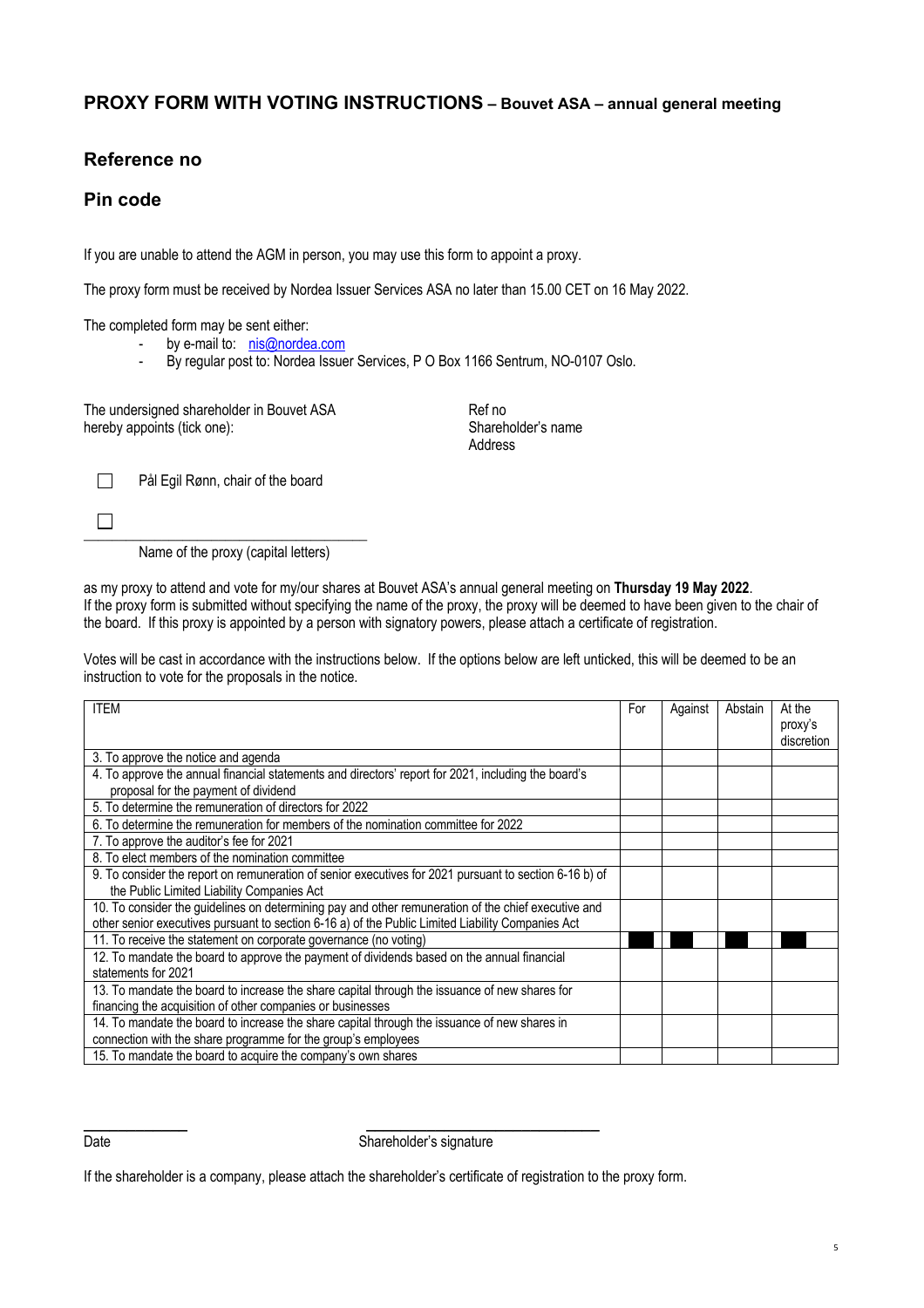**ATTACHMENT 1: THE BOARD'S GROUNDS AND PROPOSED RESOLUTIONS FOR AGENDA ITEMS 4 – 15:**

#### **ITEM 4 TO APPROVE THE ANNUAL FINANCIAL STATEMENTS AND DIRECTORS' REPORT FOR 2021, INCLUDING THE BOARD'S PROPOSAL FOR PAYMENT OF DIVIDEND**

The board proposes that the annual general meeting adopts the following resolution:

*"The annual financial statements and directors' report for 2021, hereunder the allocation of net profit, are approved. A dividend of NOK 2.30 per share will be paid to the company's shareholders at the date of the annual general meeting on 19 May 2022. The shares will be quoted ex dividend on Oslo Børs from 20 May 2022. The payment date will be 1 June 2022."*

#### **ITEM 5 TO DETERMINE THE REMUNERATION OF DIRECTORS FOR 2022**

In accordance with the company's established practice, remuneration of directors is approved in advance and paid during the year.

The nomination committee proposes that the annual general meeting adopts the following resolution:

*"Remuneration for 2022 will be NOK 367 500 for the chair, NOK 210 000 for the deputy chair and NOK 185 750 for other directors elected by the annual general meeting."*

#### **ITEM 6 TO DETERMINE THE REMUNERATION OF MEMBERS OF THE NOMINATION COMMITTEE FOR 2022**

The board proposes that the annual general meeting adopts the following resolution:

*"The chair of the nomination committee will receive a fee of NOK 32 000 for 2022, and each of the other members will receive a fee of NOK 16 000."*

#### **ITEM 7 TO APPROVE THE AUDITOR'S FEE FOR 2021**

The board proposes that the annual general meeting adopts the following resolution:

*"The auditor's remuneration for 2021 of NOK 420 000 pursuant to invoices is approved."*

#### **ITEM 8 TO ELECT MEMBERS OF THE NOMINATION COMMITTEE**

The board recommends that the following members of the nomination committee be elected.

- Ingvild Myhre (chair)
- Erik Stubø (member)
- Kjetil Garstad (member)

The board proposes that the annual general meeting adopts a resolution approving this recommendation.

#### **ITEM 9 TO CONSIDER THE REPORT ON REMUNERATION OF SENIOR EXECUTIVES FOR 2021 PURSUANT TO SECTION 6-16 B) OF THE PUBLIC LIMITED LIABILITY COMPANIES ACT**

As required by section 6-16 b) of the Public Limited Liability Companies Act, the board has prepared a report on remuneration of the group's senior executives. This report has been reviewed by group's auditor pursuant to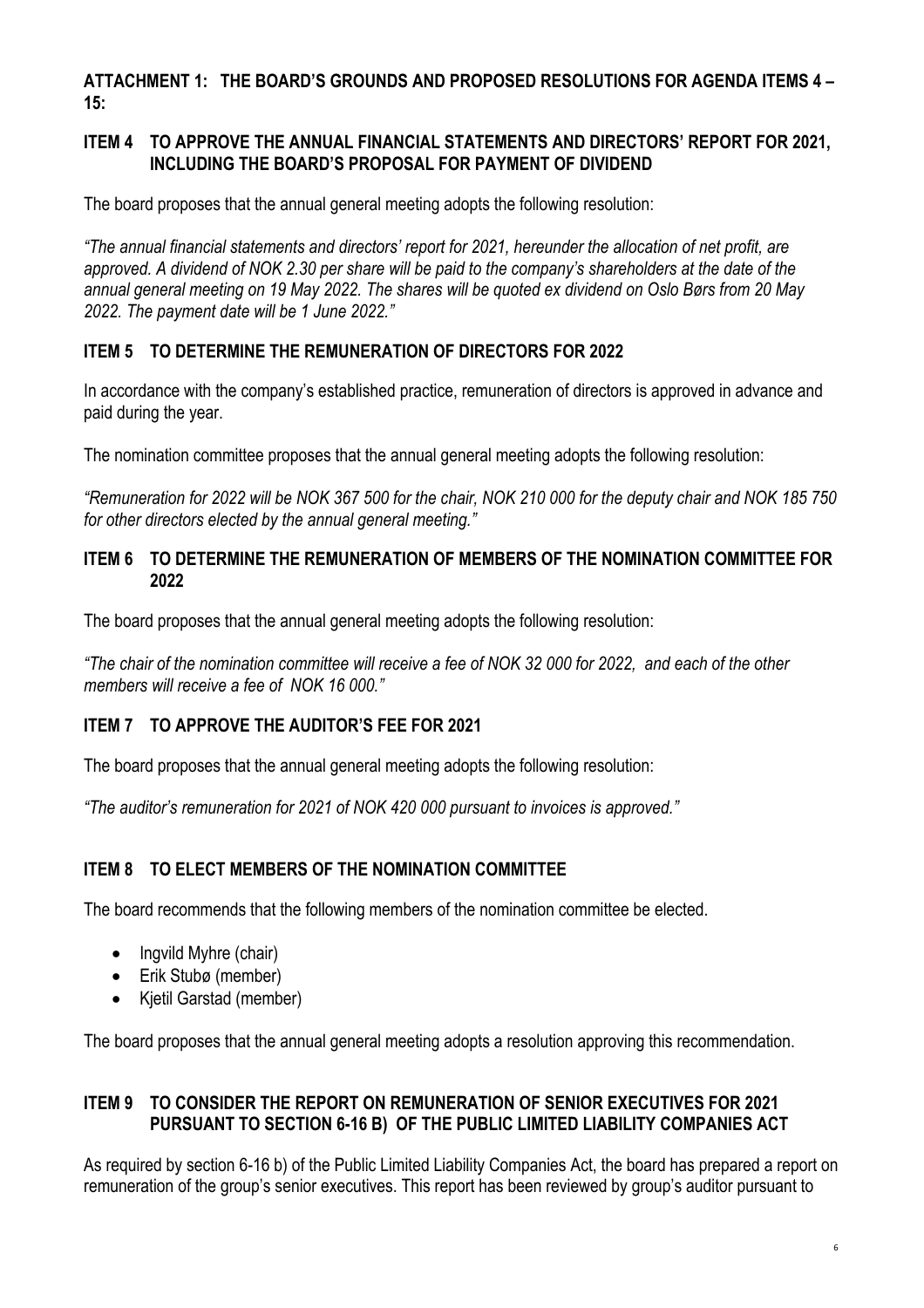section 6-16 b), paragraph 4 of the Act. The report is available on the group website at www.bouvet.no/investor. The annual general meeting will consider the report pursuant to section 5-6 (4) of the Public Limited Liability Companies Act and take a consultative vote.

The board proposes that the annual general meeting adopts the following resolution:

*"The annual general meeting takes note of the report on remuneration of senior executives for 2021."*

#### **ITEM 10 TO CONSIDER THE GUIDELINES ON DETERMINING THE PAY AND OTHER REMUNERATION OF THE CHIEF EXECUTIVE AND OTHER SENIOR EXECUTIVES PURSUANT TO SECTION 6-16 A) OF THE PUBLIC LIMITED LIABILITY COMPANIES ACT**

Pursuant to section 6-16 a), paragraphs 1 and 2 of the Norwegian Public Limited Liability Companies Act, the board has prepared guidelines on pay and other remuneration for the chief executive and other senior executives. Pursuant to section 5-6 (3) of the Norwegian Public Limited Liability Companies Act, the annual general meeting must approve these guidelines. The annual general meeting's resolution related to the award of shares, subscription rights, share options and other forms of remuneration linked to shares or the development of the price of shares in the company or other companies in the same group is binding on the board.

The annual general meeting in 2021 adopted guidelines for the remuneration of senior executives in the group. These basically apply for four years, but must be adopted again by the annual general meeting if significant changes are made to them.

The board of Bouvet ASA has updated the proposed guidelines for remuneration of senior executives. These guidelines have been published on the group's website at www.bouvet.no/investor.

The board proposes that the annual general meeting adopts the following resolution:

*"The board's proposal for guidelines on determining the pay and other remuneration for senior executives is approved."*

### **ITEM 11 TO RECEIVE THE STATEMENT ON CORPORATE GOVERNANCE**

Pursuant to Section 5-6 (5) of the Norwegian Public Limited Liability Companies Act, the general meeting must consider the statement on corporate governance submitted in accordance with Section 3-3b of the Norwegian Accounting Act. The statement is included on page 84-89 in the company's annual report for 2021. The chair of the annual general meeting will review the main contents of the statement. The general meeting will not vote on the statement.

#### **ITEM 12 TO MANDATE THE BOARD TO APPROVE THE PAYMENT OF DIVIDENDS BASED ON THE ANNUAL FINANCIAL STATEMENTS FOR 2021**

The board proposes that the annual general meeting mandates the board to approve the payment of additional dividend based on the annual financial statements for 2021, forthcoming market developments and the company's equity and liquidity.

The board proposes that the annual general meeting adopts the following resolution:

*"The annual general meeting mandates the board to approve the payment of additional dividend based on the annual financial statements for 2021, pursuant to section 8-2, paragraph 2 of the Norwegian Public Limited*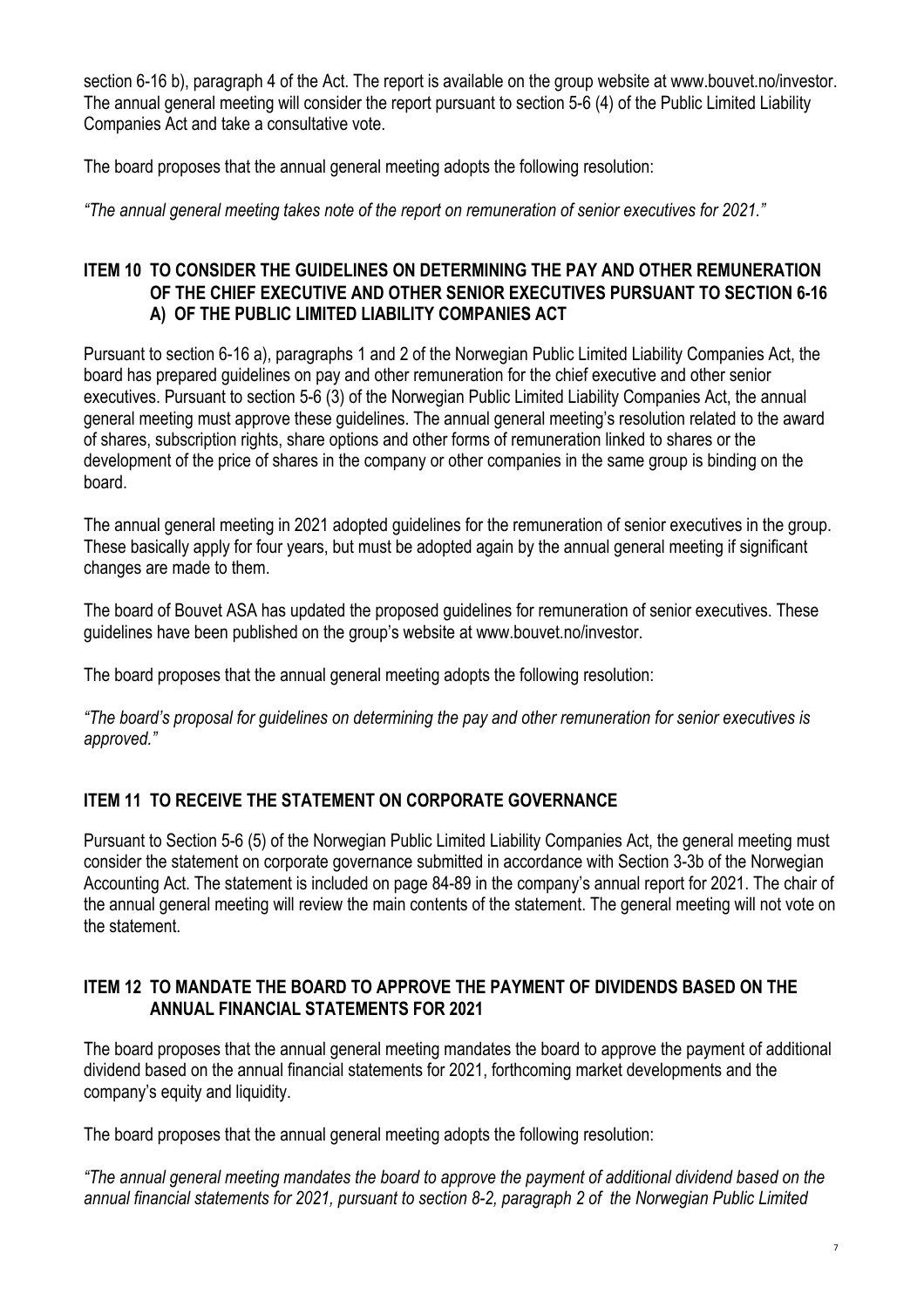*Liability Companies Act. Where each decision to approve the payment of additional dividends is concerned, the board must consider whether the company, after paying additional dividend, will have sufficient equity and liquidity. The mandate is valid until the next annual general meeting, but no longer than until 30 June 2023."*

#### **ITEM 13 TO MANDATE THE BOARD TO INCREASE THE SHARE CAPITAL THROUGH THE ISSUANCE OF NEW SHARES FOR FINANCING THE ACQUISITION OF OTHER COMPANIES OR BUSINESSES**

The company intends to pursue further growth in its field of business and is continuously evaluating the acquisition of relevant companies or businesses. The company will have a need to use its own shares in connection with financing the acquisition of other companies or businesses.

The board's proposal means that shareholders' pre-emptive rights may be waived. See sections 10-4 and 10-5 of the Norwegian Public Limited Liability Companies Act.

The board proposes that the annual general meeting adopts the following resolution:

- *1. The annual general meeting mandates the board of directors to increase the share capital of Bouvet ASA by a maximum of NOK 1 000 000 through the issuance of a maximum of 10 000 000 shares, each*  with a nominal value of NOK 0.10. The subscription price per share will be determined by the board. *The mandate can be used for one or more share issues.*
- *2. The mandate includes the right to waive the pre-emptive rights of existing shareholders to subscribe for shares, pursuant to section 10-4 of the Norwegian Public Limited Liability Companies Act, see also section 10-5.*
- *3. The mandate encompasses increases in share capital in exchange for settlement in cash as well as in non-monetary assets, and the right to incur special obligations for the company in accordance with section 10-2 of the Norwegian Public Limited Liability Companies Act.*
- *4. The mandate includes decisions on mergers, pursuant to section 13-5 of the Norwegian Public Limited Liability Companies Act.*
- *5. The board is mandated to make such amendments to the articles of association as are required by the share capital increase, pursuant to Section 10-19 (2) of the Norwegian Public Limited Liability Companies Act.*
- *6. The mandate takes effect from the annual general meeting of 19 May 2022 and will remain valid until 30 June 2023.*
- *7. This mandate replaces the previous board mandate concerning the issuance of new shares for financing the acquisition of other companies and businesses which was approved by the annual general meeting of 20 May 2021.*

#### **ITEM 14 TO MANDATE THE BOARD TO INCREASE THE SHARE CAPITAL THROUGH THE ISSUANCE OF NEW SHARES IN CONNECTION WITH THE SHARE PROGRAMME FOR THE GROUP'S EMPLOYEES**

The board proposes that the company continues its share saving programme, which encompasses all the group's employees. This programme must be approved by the board for one year at a time.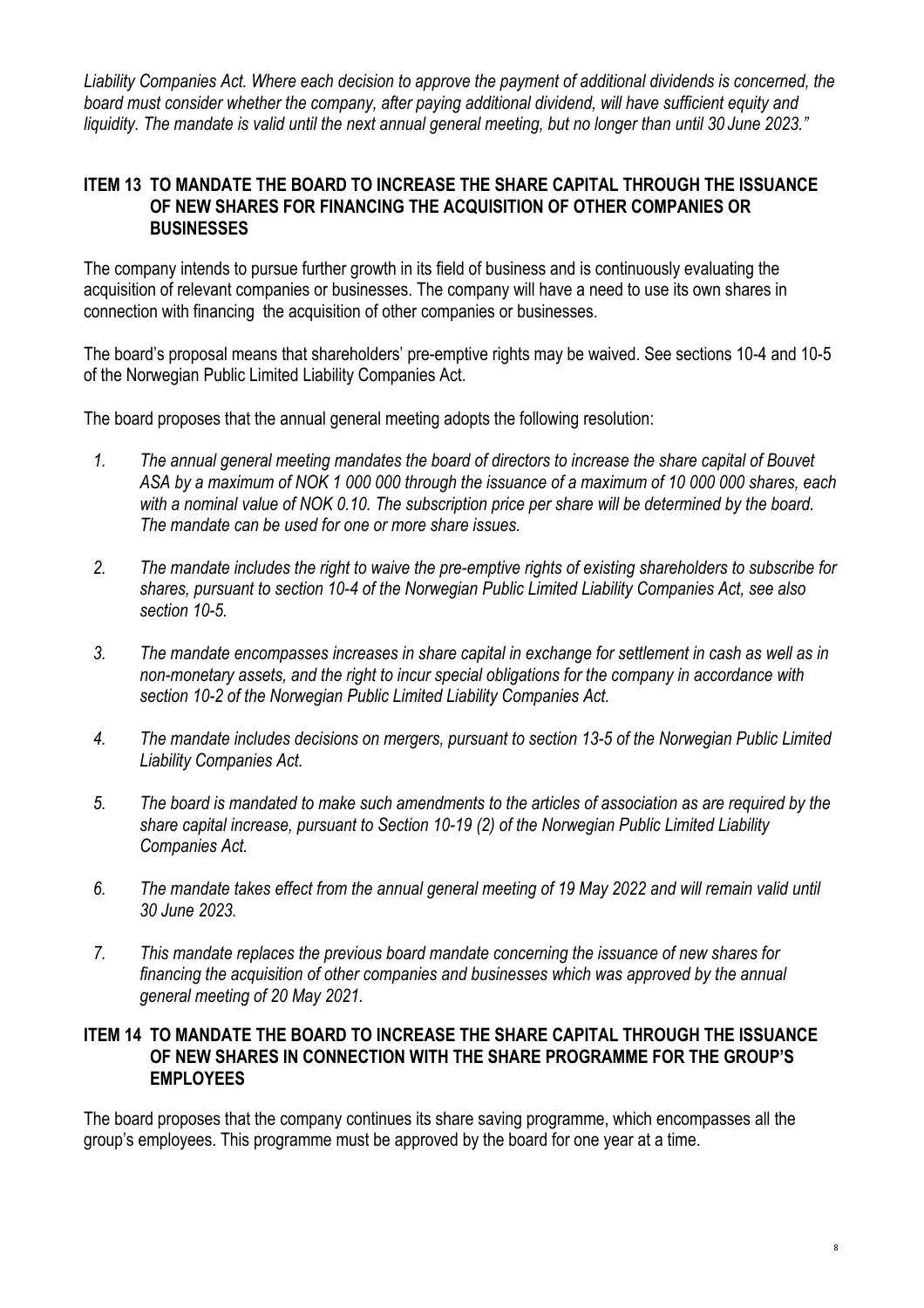In order to implement the share saving programme, the board proposes that the annual general meeting adopts the following resolution:

- *1. The annual general meeting mandates the board to increase the share capital of Bouvet ASA by a maximum of NOK 200 000 through the issuance of a maximum of 2 000 000 shares, each with a nominal value of NOK 0.10. The subscription price per share and other terms will be determined by the board.*
- *2. The mandate includes the right to waive the pre-emptive rights of existing shareholders to subscribe for shares, pursuant to section 10-4 of the Norwegian Public Limited Liability Companies Act, see also section 10-5.*
- *3. The mandate will be used to implement the company's share saving programme.*
- *4. The board is mandated to make such amendments to the articles of association as are required by the share capital increase, pursuant to Section 10-19 (2) of the Norwegian Public Limited Liability Companies Act.*
- *5. The mandate takes effect from the annual general meeting of 19 May 2022 and will remain valid until 30 June 2023.*
- *6. This mandate replaces the previous board mandate concerning the issuance of new shares in connection with the share programme for the group's employees, which was approved by the annual general meeting of 20 May 2021.*

#### **ITEM 15 TO MANDATE THE BOARD OF DIRECTORS TO ACQUIRE THE COMPANY'S OWN SHARES**

The company has an ongoing need to adapt its capital structure to the company's business. In times when profits are good, it could be appropriate to make use of freed-up capital to acquire the company's own shares, in part to be used wholly or partly to finance the acquisition of companies and/or businesses. Acquiring the company's own shares will also be relevant in connection with the company's share programme as an alternative to the issuance of new shares.

The board therefore proposes that the annual general meeting adopts the following resolution:

- *1. Pursuant to section 9-4 of the Norwegian Public Limited Liability Companies Act, the annual general meeting mandates the board, on behalf of the company, to acquire the company's own shares up to a total nominal value of NOK 1 000 000 through the issuance of a maximum of 10 000 000 shares, with each share having a nominal value of NOK 0.10, subject to the proviso that the total number of own shares held does not exceed 10 per cent of the issued shares.*
- *2. The lowest and highest price which can be paid for a share is NOK 0.10 and NOK 120 respectively.*
- *3. Own shares acquired can be used wholly or partly to finance the acquisition of businesses and to have a holding of shares in preparedness for this purpose, and for implementing the company's share programme for group employees.*
- *4. The company's acquisition of its own shares will be carried out on the stock exchange or in other ways at the stock market price, and so that the general principles concerning equal treatment of shareholders are complied with. Disposal of the company's own shares must accord with the purposes for acquiring the company's own shares or take place on the stock exchange or in other ways at the market price and so that the general principles concerning equal treatment of shareholders are complied with.*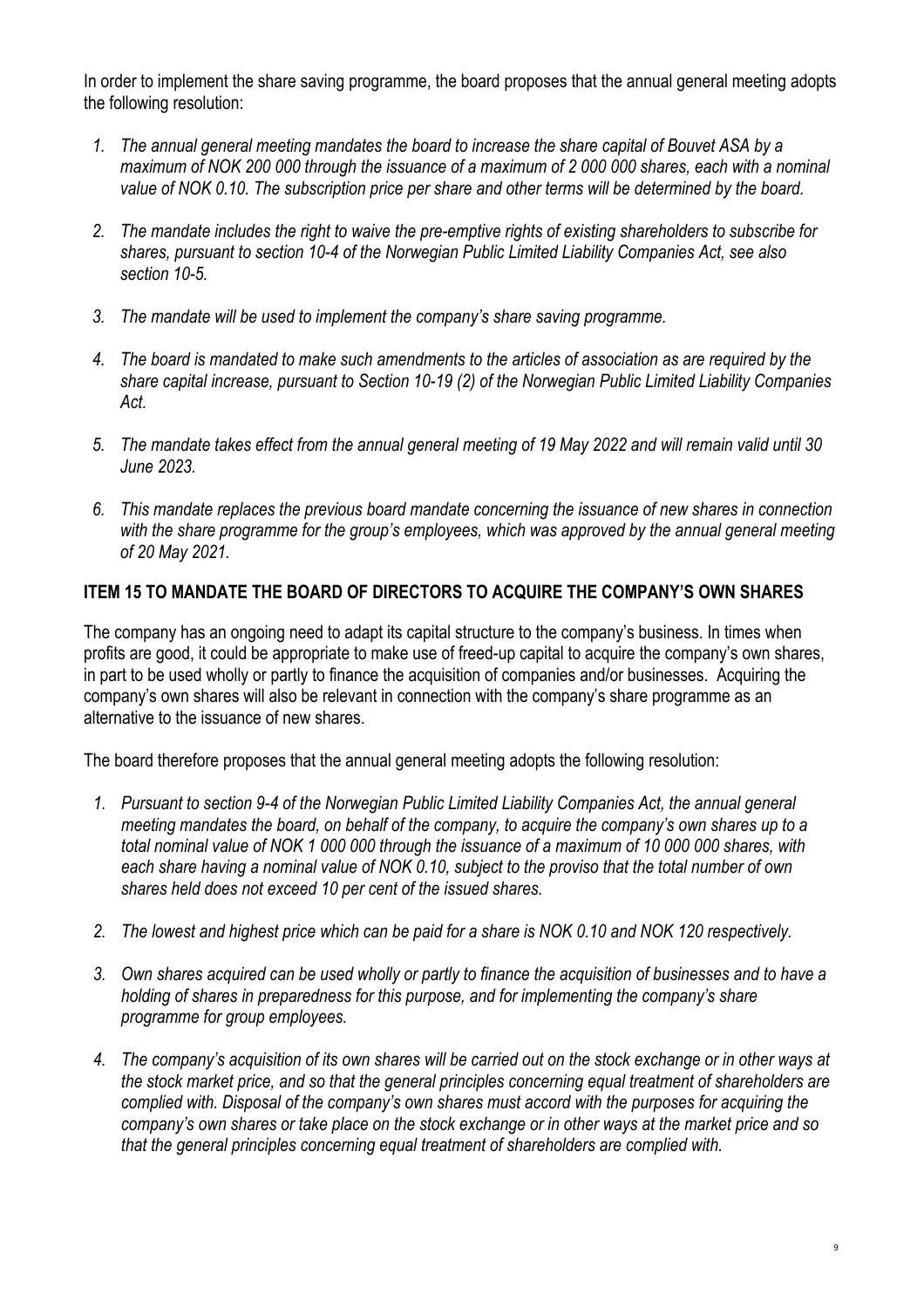- *5. The mandate takes effect from the annual general meeting of 19 May 2022 and will remain valid until 30 June 2023.*
- *7. This mandate replaces the previous board mandate concerning the acquisition of the company's own shares, which was approved by the annual general meeting of 20 May 2021.*